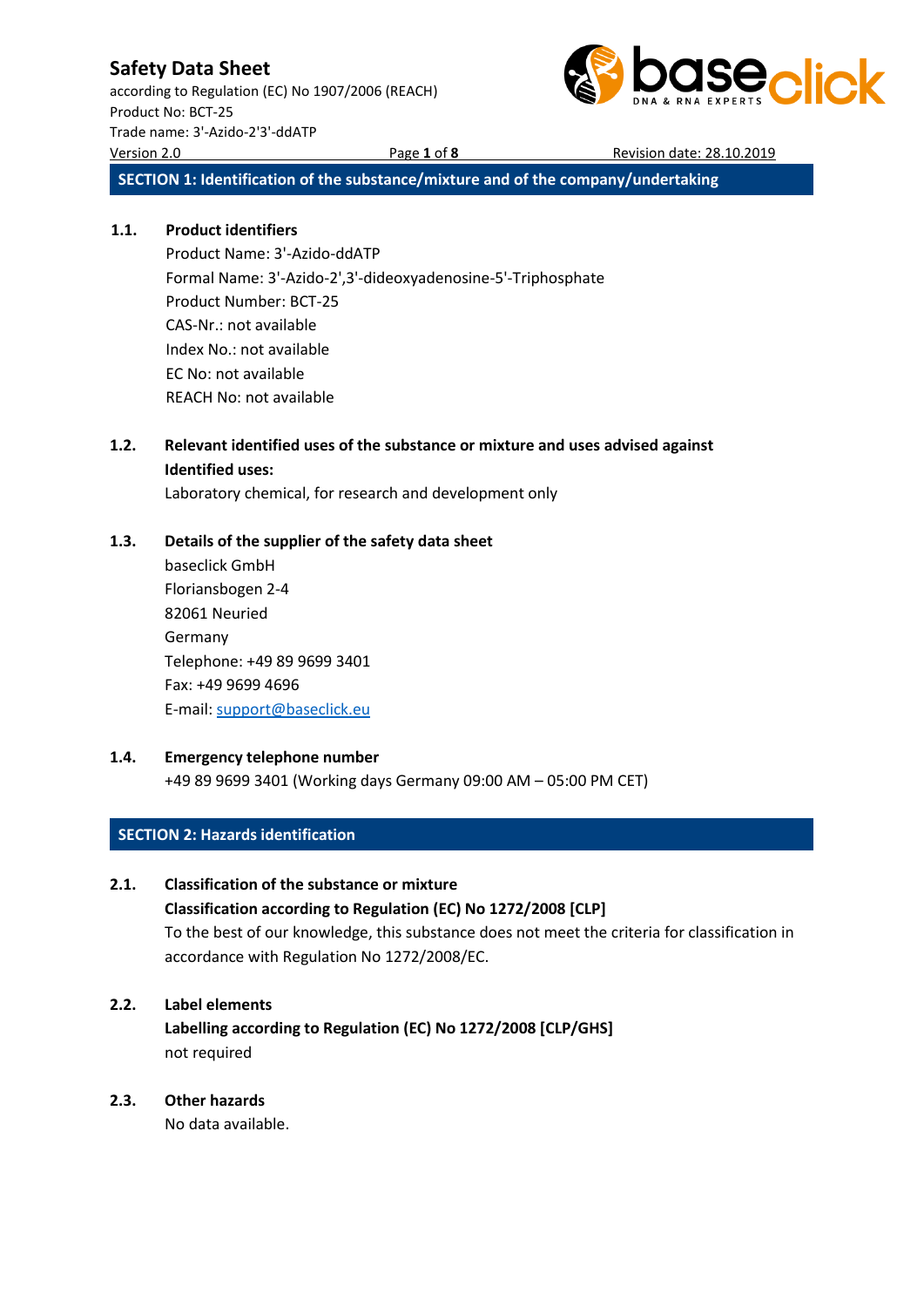according to Regulation (EC) No 1907/2006 (REACH) Product No: BCT-25 Trade name: 3'-Azido-2'3'-ddATP Version 2.0 Page **2** of **8** Revision date: 28.10.2019



**SECTION 3: Composition/information on ingredients**

#### **3.1 Substance(s)**

Formula:  $C_{10}H_{15}N_8O_{11}P_3$ MW: 516.19 g/mol Purity: ≥ 95 % (HPLC) Description: Aqueous solution TLV units: Unknown

### **3.2 Mixtures**

not relevant

### **SECTION 4: First aid measures**

#### **4.1 Description of first aid measures**

General notes:

Avoid all direct contact.

Always contact physician. Show this safety data sheet to the doctor in attendance.

If inhaled:

Move person into fresh air. If not breathing give artificial respiration. Consult a physician. In case of skin contact:

Wash off with soap and plenty of water.

In case of eye contact:

Rinse thoroughly with plenty of water for at least 15 minutes and consult a physician. In case of ingestion:

Contact physician. Do NOT induce vomiting. Rinse mouth with water. Never induce vomiting or give liquids to someone who is unconscious or cannot swallow.



- **4.2 Most important symptoms and effects, both acute and delayed** No data available.
- **4.3 Indication of any immediate medical attention and special treatment needed** No data available.

#### **SECTION 5: Firefighting measures**

**5.1 Extinguishing media**

Dry chemical, CO2, H2O, alcohol-resistant foam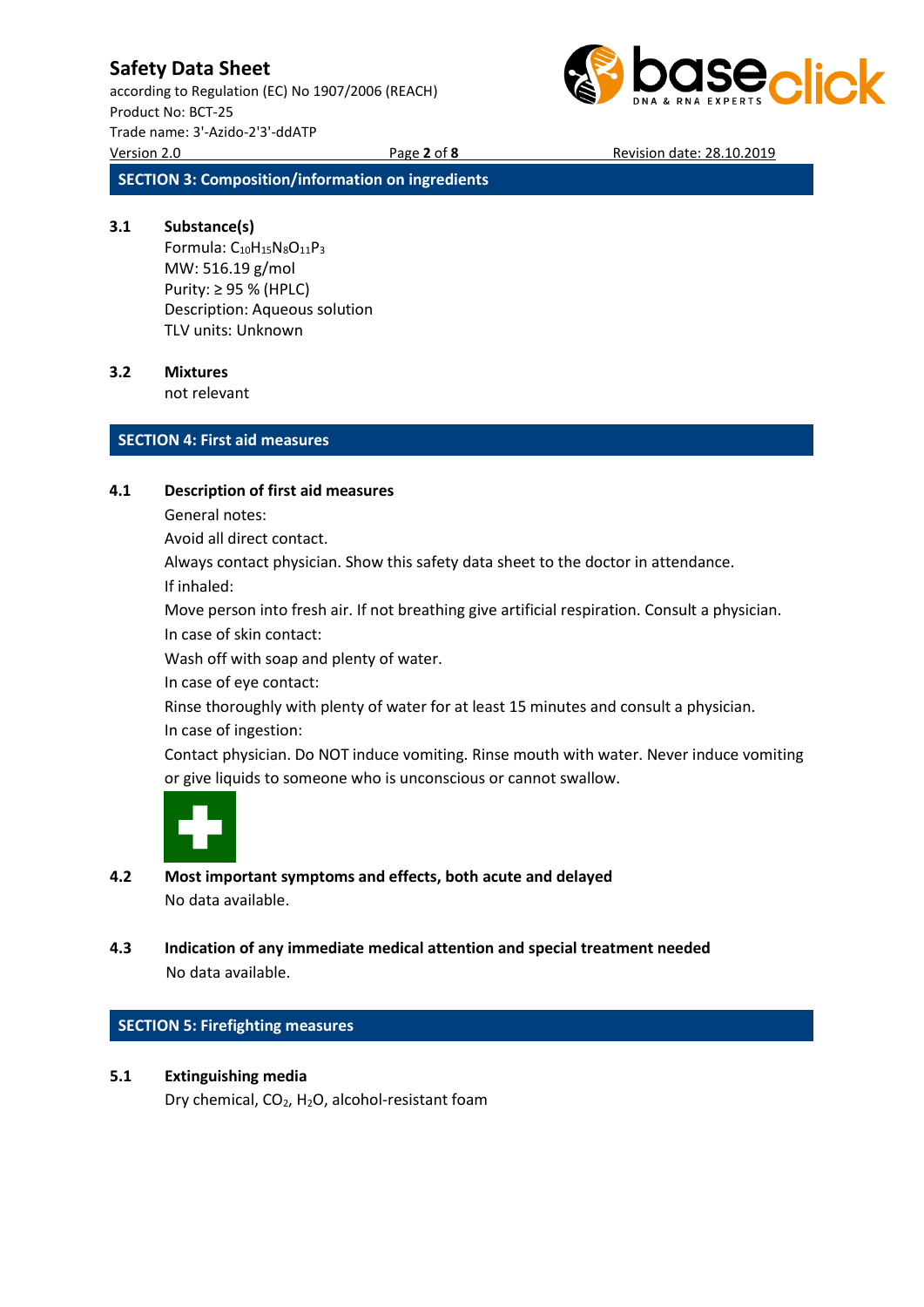according to Regulation (EC) No 1907/2006 (REACH) Product No: BCT-25 Trade name: 3'-Azido-2'3'-ddATP

are unknown. Avoid dispersing dust.



## Version 2.0 Page **3** of **8** Revision date: 28.10.2019 **5.2 Special hazards arising from the substance or mixture** Hazardous combustion products: A finely divided dust aerosol may be explosive although the exact conditions of the hazard

### **5.3 Advice for fire-fighters**

Use material suitable and appropriate to surrounding fire conditions Wear self-contained breathing apparatus for firefighting if necessary.

### **SECTION 6: Accidental release measures**

### **6.1 Personal precautions, protective equipment and emergency procedures**

Avoid all direct contact. Respiratory protection: A dust mask is recommended when a possibility of dust inhalation exists. Local exhaust is usually sufficient. Protective gloves: Impermeable Eye protection: Laboratory safety glasses Other protective equipment: Normal laboratory apparel

### **6.2 Environmental precautions**

Do not let product enter drains.

**6.3 Methods and material for containment and cleaning up** Take up mechanically. Control of dust.

### **SECTION 7: Handling and storage**

### **7.1 Precautions for safe handling**

Avoid contact with skin and eyes. Avoid inhalation of vapour or mist. Keep away from sources of ignition. Provide adequate ventilation. When not in use, keep containers tightly closed.

### **7.2 Conditions for safe storage, including any incompatibilities**

Keep container tightly closed in a dry and well-ventilated place. Containers which are opened must be carefully resealed and kept upright to prevent leakage. Recommended storage temperature -20°C.

### **7.3 Specific end use(s)**

No information available.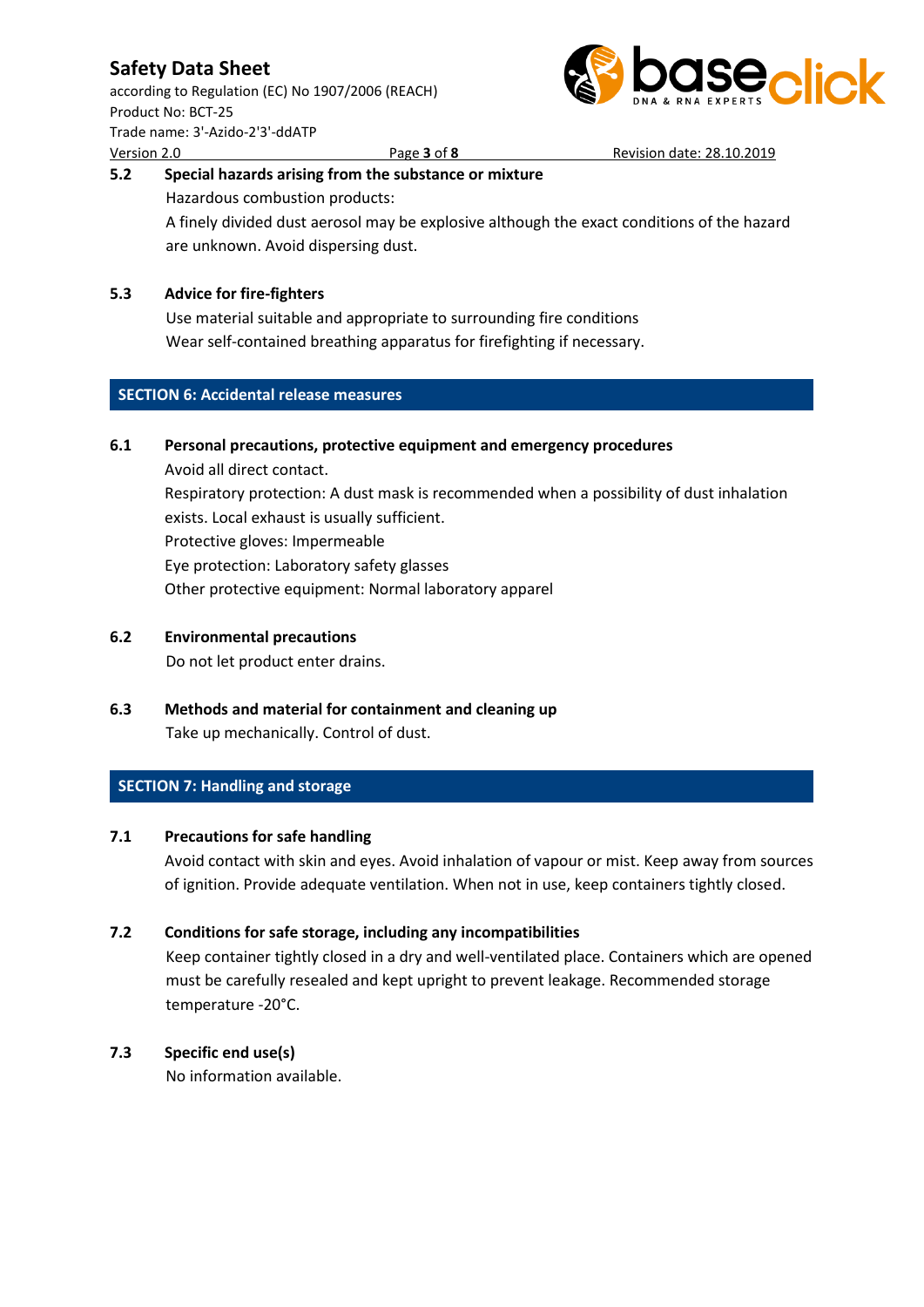according to Regulation (EC) No 1907/2006 (REACH) Product No: BCT-25 Trade name: 3'-Azido-2'3'-ddATP Version 2.0 Page **4** of **8** Revision date: 28.10.2019



**SECTION 8: Exposure controls/personal protection Handling and storage**

#### **8.1 Control parameters**

Additional information about design of technical facilities: No further requirements, see item 7.

Ingredients with limit values that require monitoring in the workplace: No ingredients need monitoring.

#### **8.2 Exposure controls**



Appropriate engineering controls

Handle in accordance with good industrial hygiene and safety practice. Wash hands before breaks and at the end of workday.

Personal protective equipment

The type of protective equipment must be selected according to the concentration and amount of the dangerous substance at the specific workplace.

Eye/face protection: Use equipment for eye protection tested and approved under appropriate government standards such as NIOSH (US) or EN 166(EU).

Skin protection: Handle with gloves. Wear suitable gloves. Chemical protection gloves are suitable, which are tested according to EN 374. Wash and dry hands.

Body Protection: Complete suit protecting against chemicals, flame retardant antistatic protective clothing.

Respiratory protection: Where risk assessment shows air-purifying respirators are appropriate use (US) or type ABEK (EN 14387) respirator cartridges as a backup to engineering protection, use a full-face supplied air respirator. Use respirators and components tested and approved under appropriate government standards such as NIOSH (US) or CEN (EU).

Control of environmental exposure: Prevent further leakage or spillage if safe to do so. Do not let product enter drains.

#### **SECTION 9: Physical and chemical properties**

#### **9.1 Information on basic physical and chemical properties**

Physical state: Solution in water Colour: Clear solution Odour: No data available Odour threshold: No data available pH (value): 7.0 Melting point/freezing point: No data available Initial boiling point and boiling range: No data available Flash point: Not applicable Evaporation rate: No data available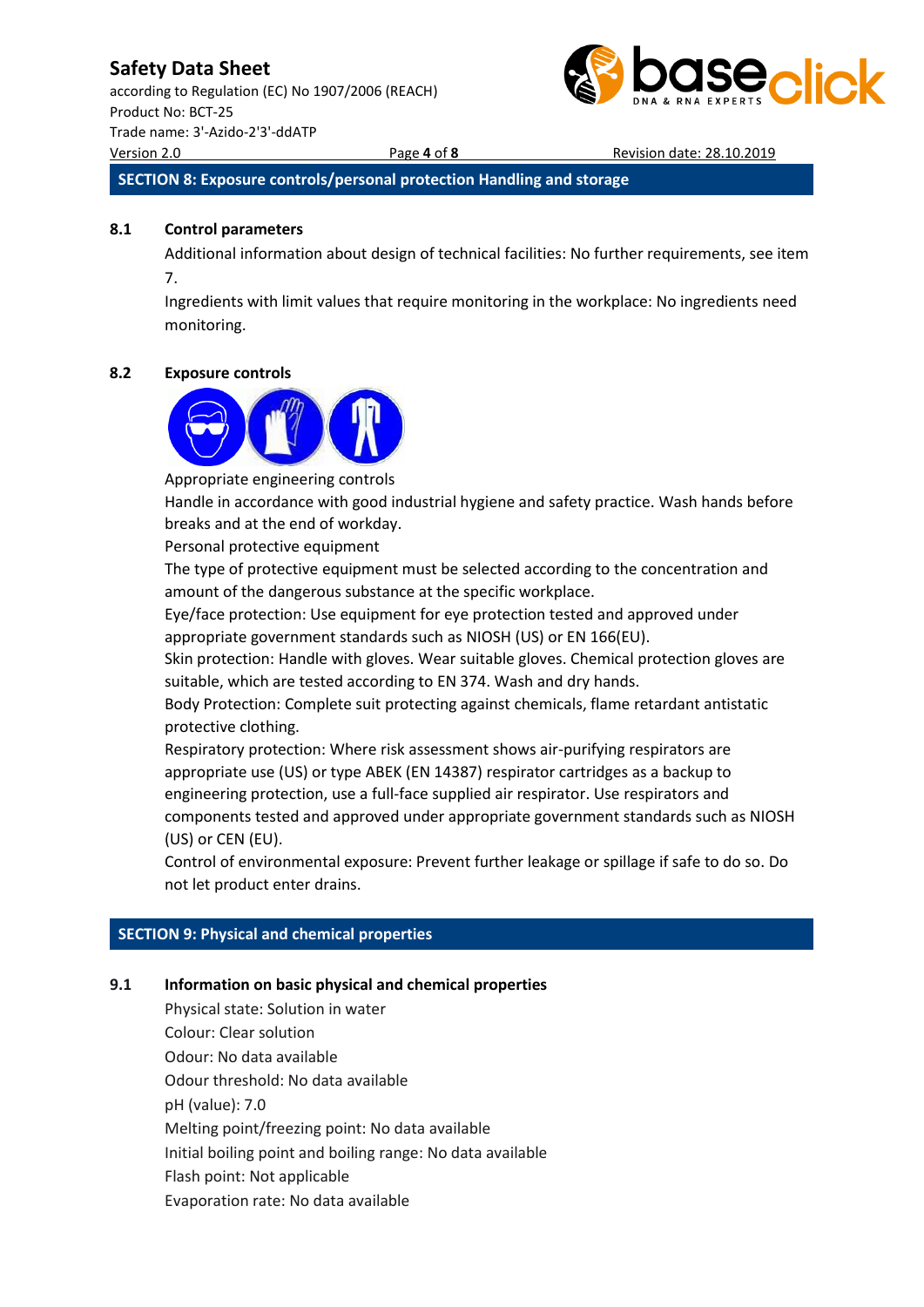according to Regulation (EC) No 1907/2006 (REACH) Product No: BCT-25 Trade name: 3'-Azido-2'3'-ddATP



Version 2.0 Page **5** of **8** Revision date: 28.10.2019 Flammability (solid, gas): No data available lower explosion limit (LEL): No data available upper explosion limit (UEL): No data available Explosion limits of dust clouds: No data available Vapour pressure: No data available Vapour density: No data available Relative density: No data available Water solubility (20 °C): No data available Partition coefficient: n-octanol/water: No data available Auto-ignition temperature: No data available Decomposition temperature: No data available Viscosity, flow time (23 °C): No data available Viscosity, dynamic (mPas / 20 °C): No data available Explosive properties: No data available Oxidizing properties: No data available

### **9.2 Other information:**

No data available.

### **SECTION 10: Stability and reactivity**

**10.1 Reactivity** No data available.

### **10.2 Chemical stability**

Unstable in basic conditions. Thermal decomposition/condition to be avoided: No decomposition if used according to specifications.

- **10.3 Possibility of hazardous reactions** No data available
- **10.4 Conditions to avoid** No data available.
- **10.5 Incompatible materials** Strong oxidizing agents

### **10.6 Hazardous decomposition products** Toxic oxides of nitrogen, carbon and phosphor may evolve when heated to decomposition.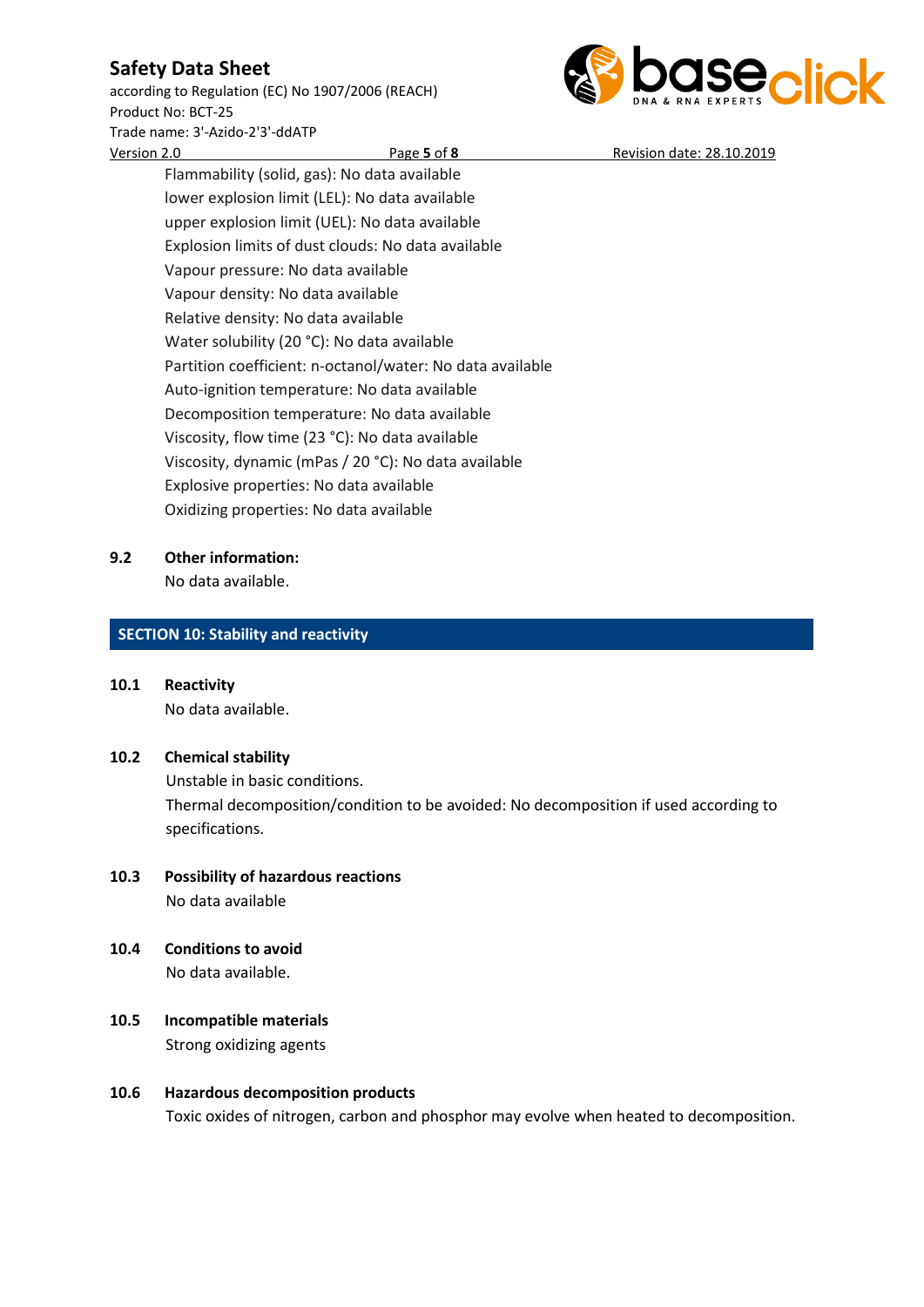according to Regulation (EC) No 1907/2006 (REACH) Product No: BCT-25 Trade name: 3'-Azido-2'3'-ddATP Version 2.0 Page **6** of **8** Revision date: 28.10.2019



**SECTION 11: Toxicological information**

### **11.1 Information on toxicological effects**

Acute toxicity: No data available Skin corrosion/irritation: No data available Serious eye damage/eye irritation: No data available Respiratory or skin sensitisation: No data available Germ cell mutagenicity: No data available Carcinogenicity: IARC: No component of this product present at levels greater than or equal to 0.1% is identified as probable, possible or confirmed human carcinogen by IARC. Reproductive toxicity: No data available Specific target organ toxicity -single exposure: No data available Specific target organ toxicity -repeated exposure: No data available Aspiration hazard: No data available Additional Information: RTECS: Not available To the best of our knowledge, the chemical, physical, and toxicological properties have not been thoroughly investigated.

### **SECTION 12: Ecological information**

- **12.1 Toxicity** No data available
- **12.2 Process of degradability** No data available
- **12.3 Bioaccumulative potential** No data available
- **12.4 Mobility in soil** No data available
- **12.5 Results of PBT and vPvB assessment** No data available

### **12.6 Other adverse effects** No data available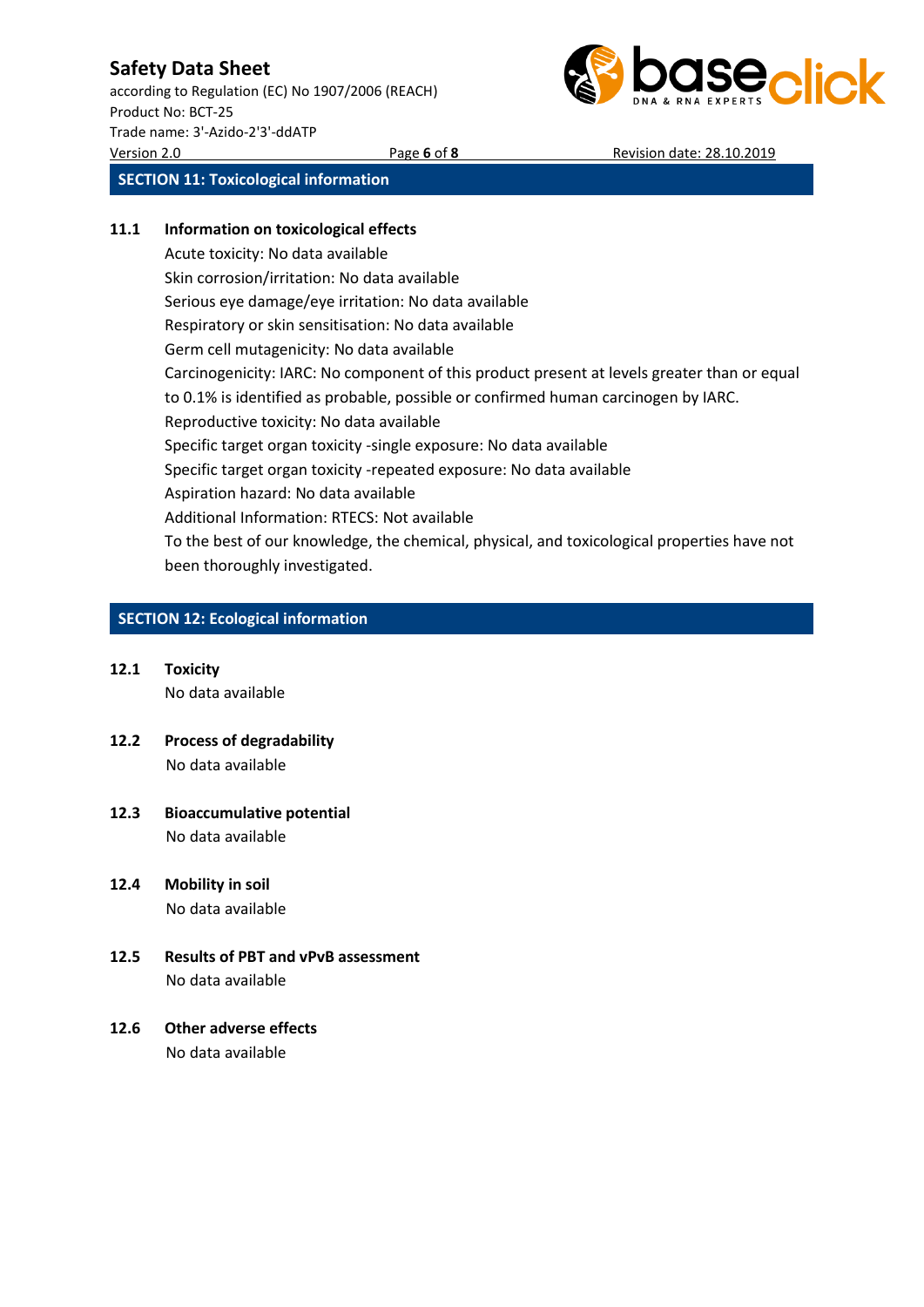according to Regulation (EC) No 1907/2006 (REACH) Product No: BCT-25 Trade name: 3'-Azido-2'3'-ddATP Version 2.0 Page **7** of **8** Revision date: 28.10.2019



**SECTION 13: Disposal considerations**

#### **13.1 Waste treatment methods**

Product: Consult the appropriate local waste disposal expert about waste disposal. Contaminated packaging: see Product

### **SECTION 14: Transport information**

#### **14.1 UN number**

ADR/RID: - IMDG: - IATA: -

### **14.2 UN Proper shipping name**

ADR/RID: Not dangerous goods IMDG: Not dangerous goods IATA: Not dangerous goods

### **14.3 Transport hazard class(es)**

ADR/RID: - IMDG: - IATA: -

### **14.4 Packing group** ADR/RID: -

IMDG: - IATA: -

# **14.5 Environmental hazards**

ADR/RID: no IMDG: no IATA: no

- **14.6 Special precautions for user** No data available
- **14.7 Transport in bulk according to Annex II of MARPOL 73/78 and the IBC Code** Not relevant